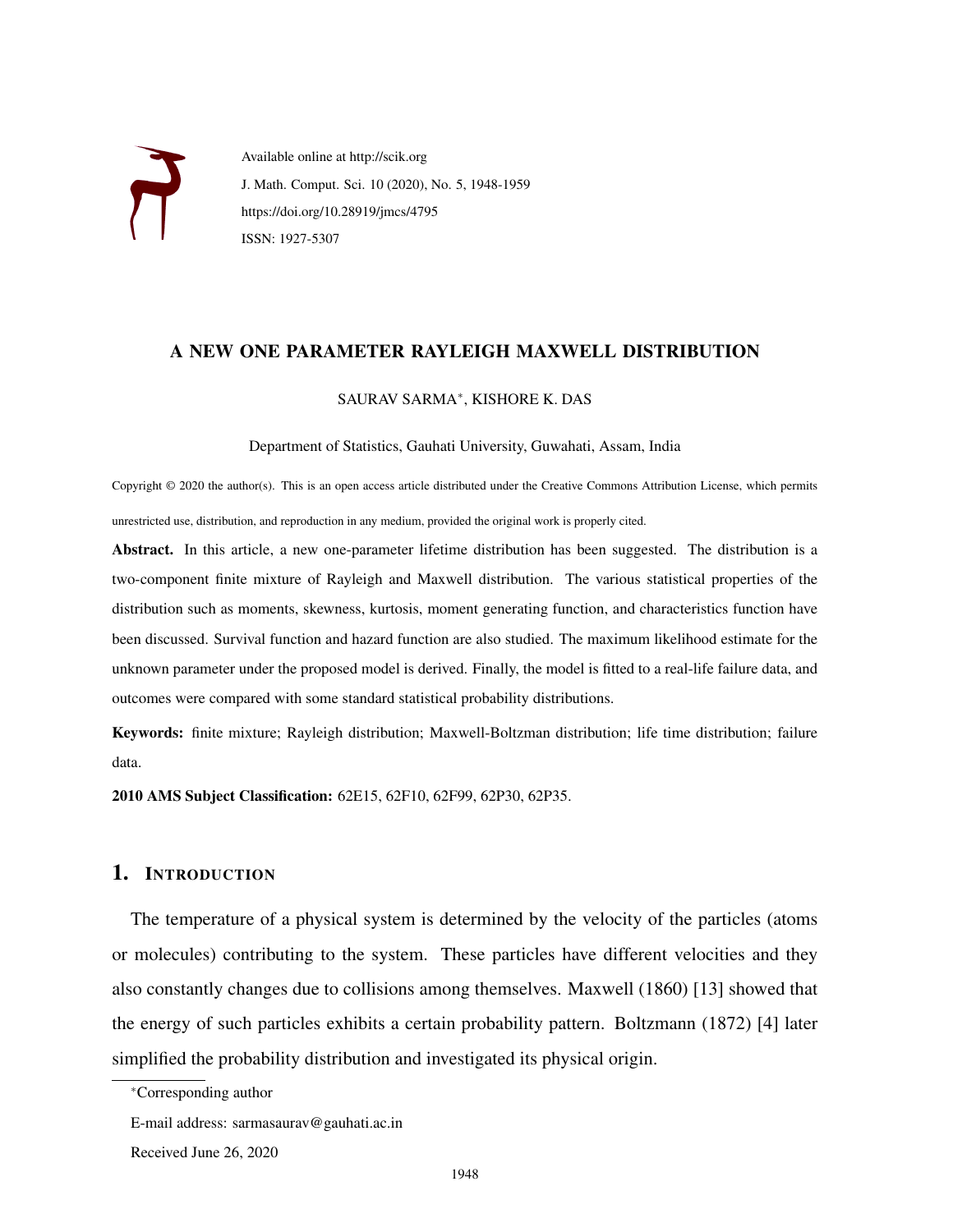#### OPRM DISTRIBUTION 1949

Though the initial development of Maxwell - Boltzmann distribution revolves around gas particles, Tyagi and Bhattacharya (1989a, b) [17] [18] for the first time considered this distribution to model lifetime data. They also explored its inferential properties under the Bayesian approach and reliability function. Chaturvedi and Rani (1998) [5] generalized the distribution through transformation on gamma random variate. Poddar and Roy (2003) [15] estimated the parameters of Maxwell - Boltzmann distribution under modified linear exponential loss function. Bekker and Roux (2005) [3] studied Empirical Bayes estimation for Maxwell distribution. Dey and Maiti (2010) [8] obtained the Bayes estimator of the parameter under different loss functions. Kazmi et al. (2011) [14] obtained the maximum likelihood (ML) estimators of the location and scale parameters of the mixture of the Maxwell distribution under Type-I censoring. Al-Baldawi (2013) [1] compared the efficiency of the ML estimator of the scale parameter of Maxwell distribution with the corresponding Bayes estimator. Hossain and Huerta (2016) [10] used the Maxwell distribution in analyzing the different data sets taken from the literature. Li (2016) [12] obtained the estimators of the scale parameter of the Maxwell distribution using the Minimax, Bayesian, and ML methods. Fan (2016) [9] considered the Bayesian method to estimate the loss and risk function for the scale parameter of the Maxwell distribution. Dey et al. (2016) [7] obtained estimators of the location and scale parameters of the Two Parameter Maxwell distribution via different estimation methods. See also Arslan et al. (2017) [2], where the modified maximum likelihood (MML) estimators for the location and scale parameters of the Maxwell distribution are obtained.

The Rayleigh distribution was introduced by Lord Rayleigh (1880) [16] to study a problem in the field of acoustics. The distribution is related to several well-known distributions such as Chi-Square, Exponential, Gamma, and Weibull. The distribution has a wide range of application and hence extensive work has been done in various fields of science and technology (Johnson et. al. 1994) [11].

A physical system, for example, industrial equipment or vehicles are comprised of many individual and vital parts. All of these parts of a system may exhibit a completely different failure pattern. Considering a single probability distribution to explore the survival function of such a system may not always give us the desired outcome. A finite mixture of some known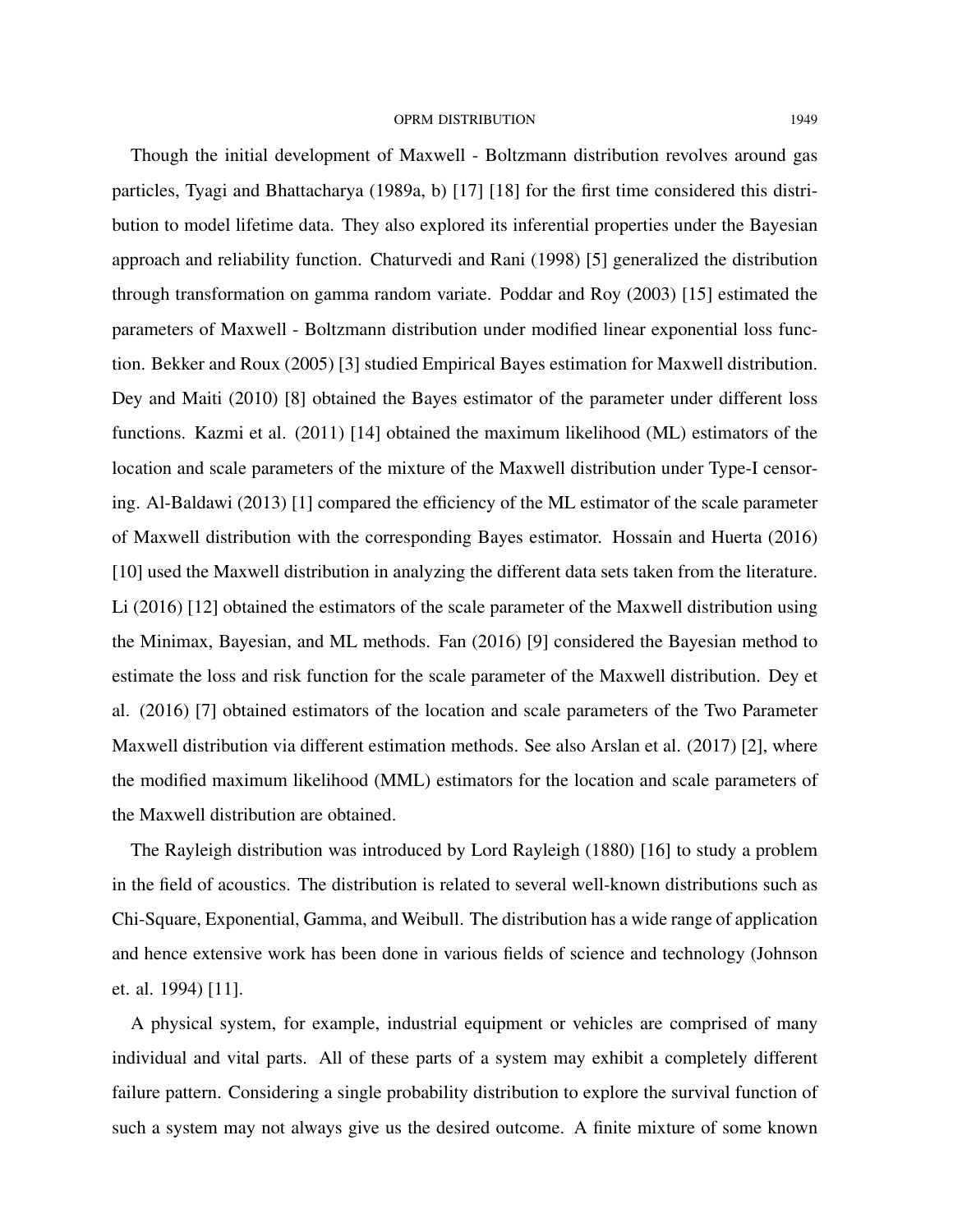and suitable probability distributions can help in understanding the sub-populations of a system with different properties. Finite mixtures are found to be useful in various fields of physics, chemistry, biology, and social sciences.

In this study, a finite mixture of Rayleigh and Maxwell (RMM) distribution is proposed. The various statistical properties of the mixture are discussed. The parameter of the proposed mixture is estimated under the maximum likelihood method. Finally, the mixture is fitted to a real-life data set.

## 2. ONE PARAMETER RAYLEIGH-MAXWELL DISTRIBUTION

Let us consider a two component mixture of Rayleigh distribution with parameter *a* and Maxwell-Boltzmann distribution with parameter *a* with their mixing components  $\frac{1}{1+a}$  and  $\frac{a}{1+a}$ respectively. The probability distribution of the new distribution can be written as

(1) 
$$
f(x;a) = \frac{(1+\varepsilon x)x}{(1+a)a^2}e^{-\frac{x^2}{2a^2}}
$$

The corresponding cdf is given by

(2) 
$$
F(x) = \frac{1 - e^{-z}}{1 + a} + \frac{\beta a}{(1 + a)} \gamma \left(\frac{3}{2}, z\right)
$$

where,  $\varepsilon = \sqrt{\frac{2}{\pi}}$  $\frac{2}{\pi} \approx 0.8,\, \beta = \frac{2}{\sqrt{2}}$  $\frac{d}{d\pi} \approx 1.13, z = \frac{x^2}{2a^2}$  $\frac{x^2}{2a^2}$  and  $\gamma(a,b)$  is the lower incomplete gamma integral.

# 2.1. Moments of RMM Distribution. The *r*<sup>th</sup> raw moment is given by

(3) 
$$
\mu'_{r} = \frac{2^{\frac{r}{2}} a^{r}}{1+a} \left[ \Gamma\left(\frac{r+2}{2}\right) + \beta a \Gamma\left(\frac{r+3}{2}\right) \right] \qquad r = 1, 2, 3, ...
$$

Replacing particular values of r  $(r = 1,2,3,4)$  in (3) we get the first four raw moments as

(4) 
$$
\mu'_1 = \frac{a}{1+a}(1.2533 + 1.5958a) = Mean
$$

(5) 
$$
\mu_2' = \frac{a^2}{1+a}(2+3a)
$$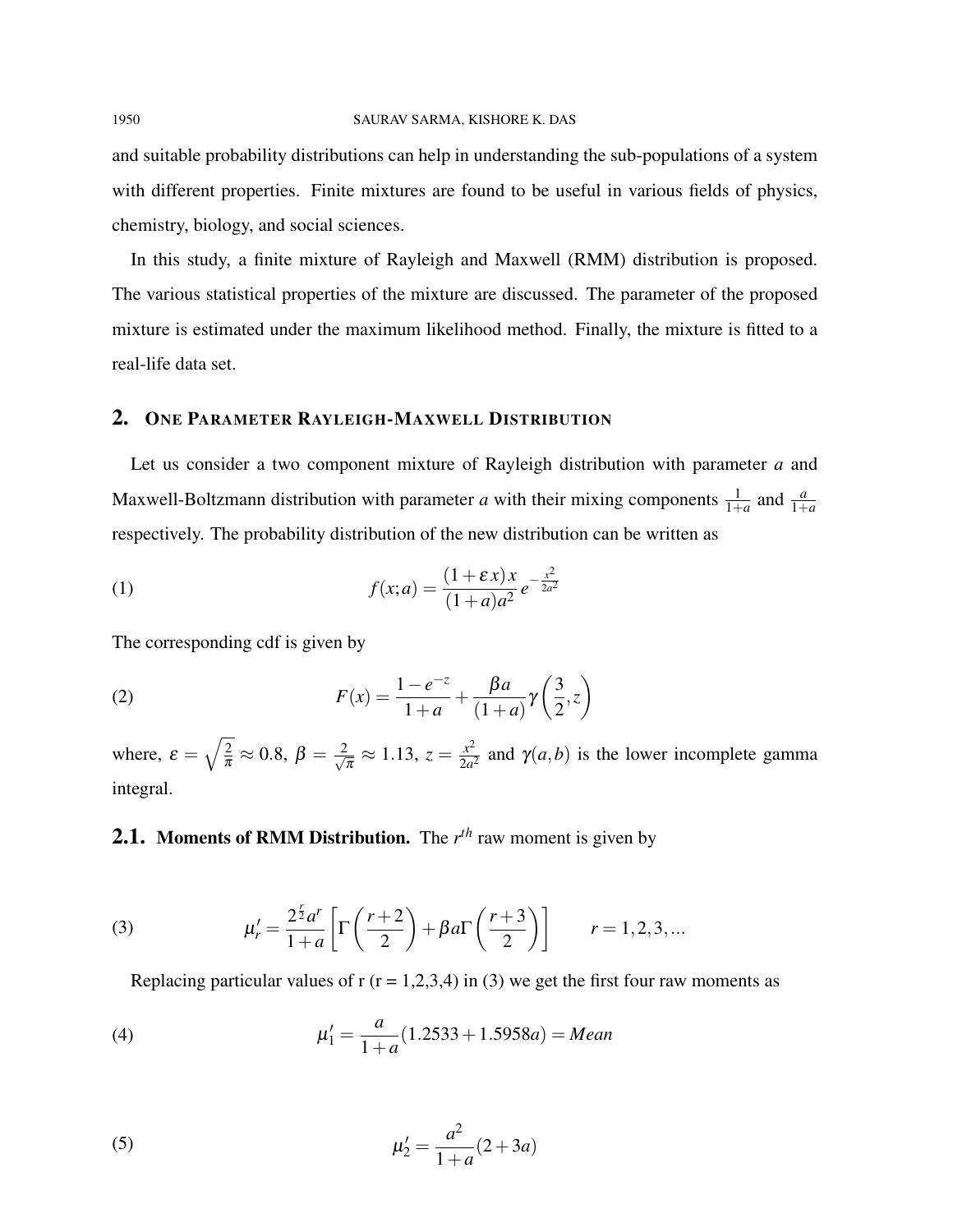

FIGURE 1. Probability density function of the RMM distribution for different values of the parameter.

(6) 
$$
\mu_3' = \frac{a^3}{1+a}(3.7599 + 6.3831a)
$$

(7) 
$$
\mu_4' = \frac{a^4}{1+a}(8+15a)
$$

The corresponding central moments are

(8) 
$$
\mu_2 = \frac{a^2}{(1+a)^2} (0.43a^2 + a + 0.4375) = \text{Variance}
$$

(9) 
$$
\mu_3 = \frac{a^3}{(1+a)^3} [4.93a^3 + 12.20a^2 + 10.02a + 2.6840]
$$

(10) 
$$
\mu_4 = \frac{a^4}{(1+a)^4} [0.63a^4 + 2.8a^3 + 4.24a^2 + 2.73a + 0.6]
$$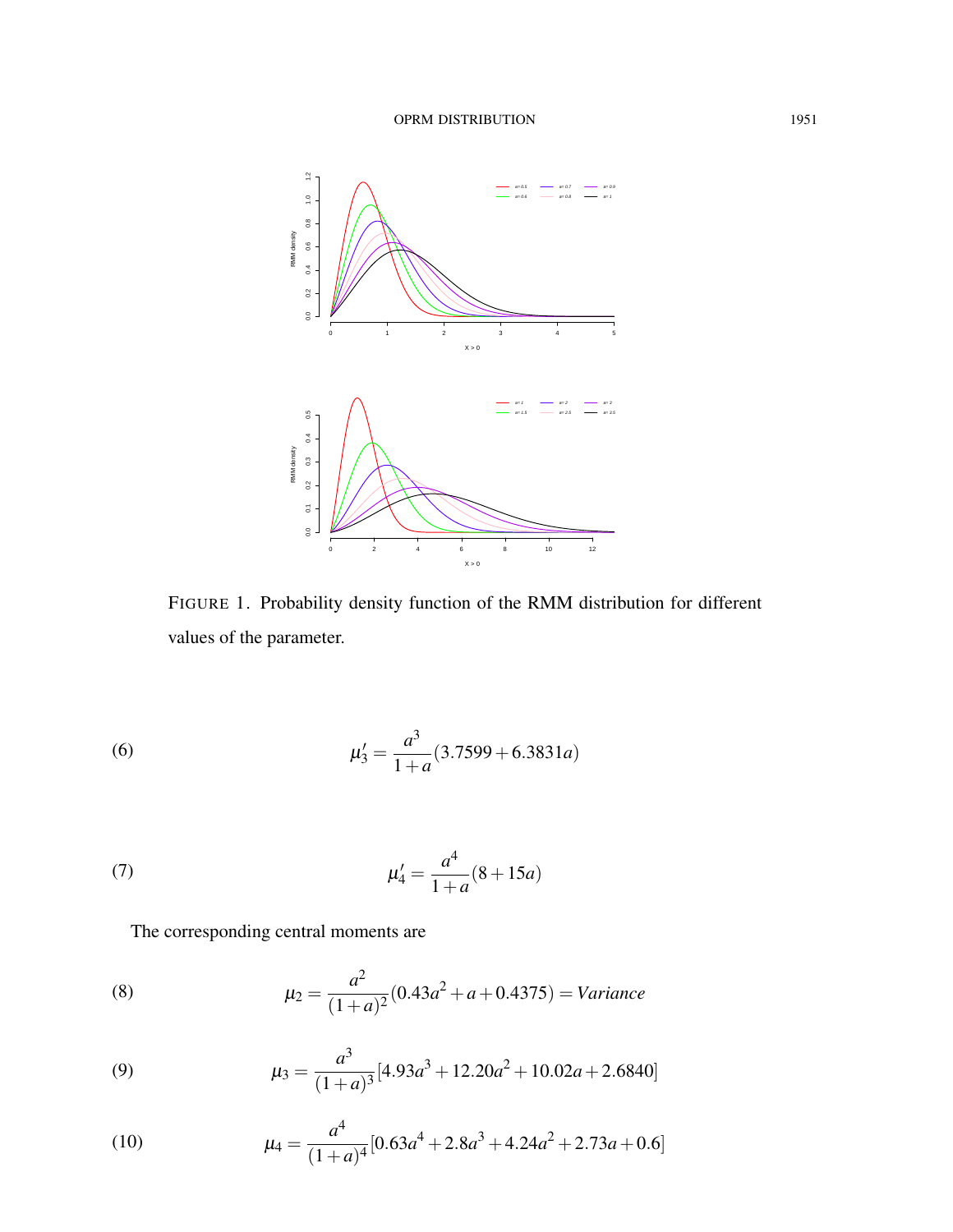

FIGURE 2. Cumulative distribution function of the RMM distribution for different values of the parameter.

2.1.1. *Skewness and Kurtosis.* The skewness and kurtosis of RMM distribution were found out to be

(11) 
$$
Skewness = \frac{\mu_3^2}{\mu_2^3} = \frac{[4.93a^3 + 12.20a^2 + 10.02a + 2.6840]^2}{[0.43a^2 + a + 0.4375]^3}
$$

(12) 
$$
Kurtosis = \frac{\mu_4}{\mu_2^2} = \frac{[0.63a^4 + 2.8a^3 + 4.24a^2 + 2.73a + 0.6]}{[0.43a^2 + a + 0.4375]^2}
$$

2.1.2. *Harmonic Mean.* The harmonic mean of RMM distribution is

(13)  
\nHarmonic Mean
$$
(\frac{1}{H}) = E[\frac{1}{X}]
$$
  
\n
$$
= \int_0^\infty \frac{1}{x} f(x) dx
$$
\n
$$
= \frac{1.25 + 0.8a}{a(1+a)}
$$

2.1.3. *Mode of RMM distribution.* The mode of a distribution is obtained by solving the equation

(14) 
$$
\frac{\partial}{\partial x}log[f(x)] = 0
$$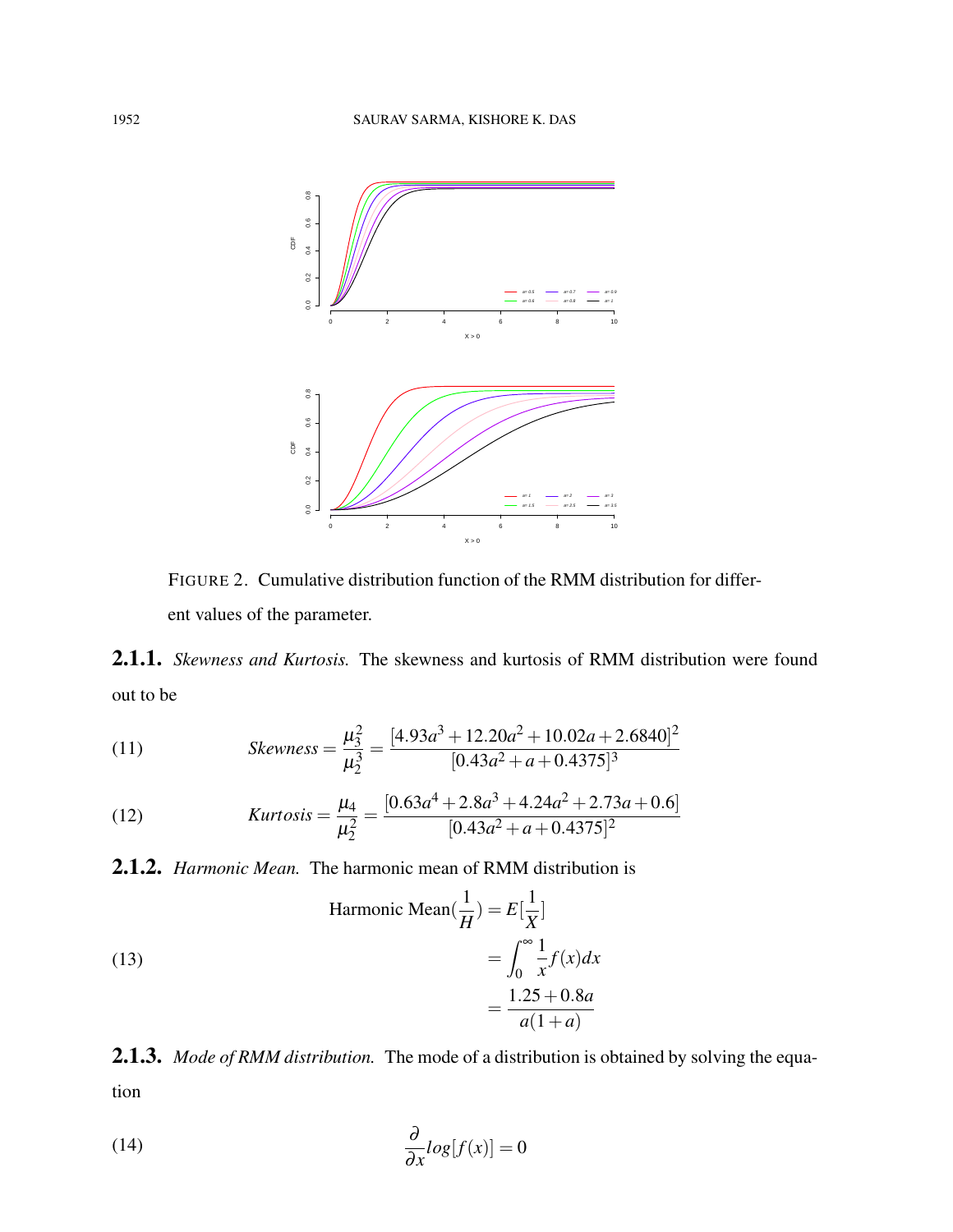### OPRM DISTRIBUTION 1953

On simplification, the equation to obtain mode of RMM distribution reduces to

(15) 
$$
0.8x^3 + x^2 - 1.6a^2x - a^2 = 0
$$

# 2.2. Generating Functions.

2.2.1. *Moment Generating Function.* The moment generating function (mgf) of RMM distribution is

(16)  
\n
$$
M_X(t) = E[e^{tX}]
$$
\n
$$
= \int_0^\infty e^{tx} f(x) dx
$$
\n
$$
= \int_0^\infty \sum_{r=0}^\infty \frac{t^r x^r}{r!} f(x) dx
$$
\n
$$
= \sum_{r=0}^\infty \frac{t^r 2^{r/2} a^r}{r!} \left[ \Gamma\left(\frac{r+2}{2}\right) + \frac{2a}{\sqrt{\pi}} \Gamma\left(\frac{r+3}{2}\right) \right]
$$

2.2.2. *Characteristic Function.* The characteristic function (cf) of RMM distribution is

(17)  
\n
$$
\Phi_X(t) = E[e^{itX}]
$$
\n
$$
= \int_0^\infty e^{itx} f(x) dx
$$
\n
$$
= \int_0^\infty \sum_{r=0}^\infty \frac{(it)^r x^r}{r!} f(x) dx
$$
\n
$$
= \sum_{r=0}^\infty \left(\frac{(it)^r}{r!}\right) \frac{2^{r/2} a^r}{1+a} \left[\Gamma\left(\frac{r+2}{2}\right) + \frac{2a}{\sqrt{\pi}} \Gamma\left(\frac{r+3}{2}\right)\right]
$$

# 2.3. Survival Function. The survival function of our proposed RMM model is given by

(18)  

$$
S(x) = 1 - F(x)
$$

$$
= \frac{a + e^{-z} - ac \gamma(3/2, z)}{1 + a}
$$

Where,

where,  

$$
c = \sqrt{\frac{2}{\pi}}, z = \frac{x^2}{2a^2}
$$
 and  $\gamma(a, x) = \int_0^x e^{-t} t^{a-1} dt$ , lower incomplete gamma integral.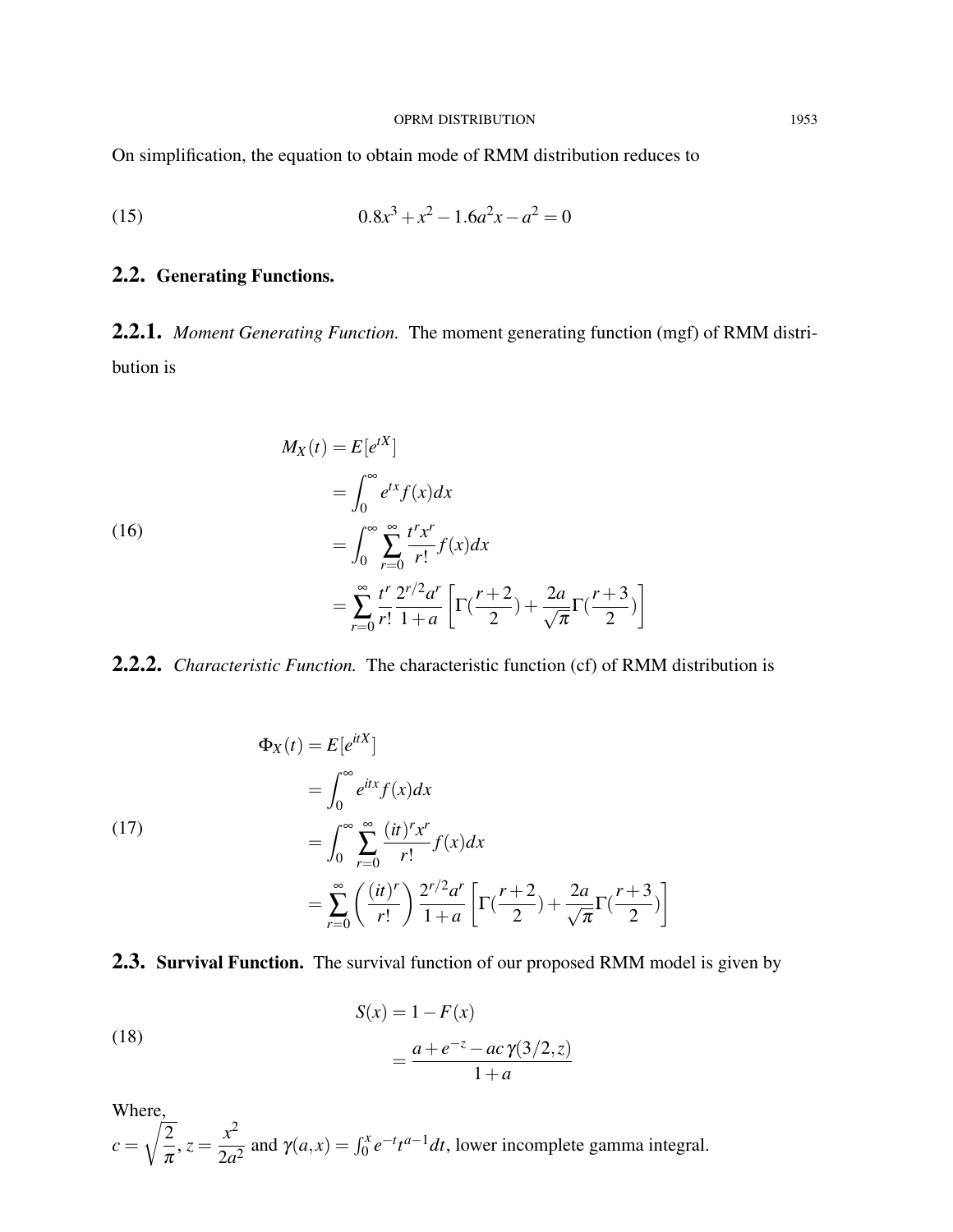



2.4. Hazard Function. The hazard function of RMM distribution is obtained as

(19)  

$$
h(x) = \frac{f(x)}{S(x)} = \frac{f(x)}{1 - F(x)}
$$

$$
= \frac{x(1 + cx)e^{-z}}{a^2[a + e^{-z} - ac\gamma(3/2, z)]}; \qquad x > 0
$$

The reverse hazard rate function of RMM distribution is

(20)  
\n
$$
\Phi(x) = \frac{f(x)}{F(x)}
$$
\n
$$
= \frac{x(1+cx)e^{-z}}{a^2[1-e^{-z}+ac\,\gamma(3/2,z)]}; \qquad x > 0
$$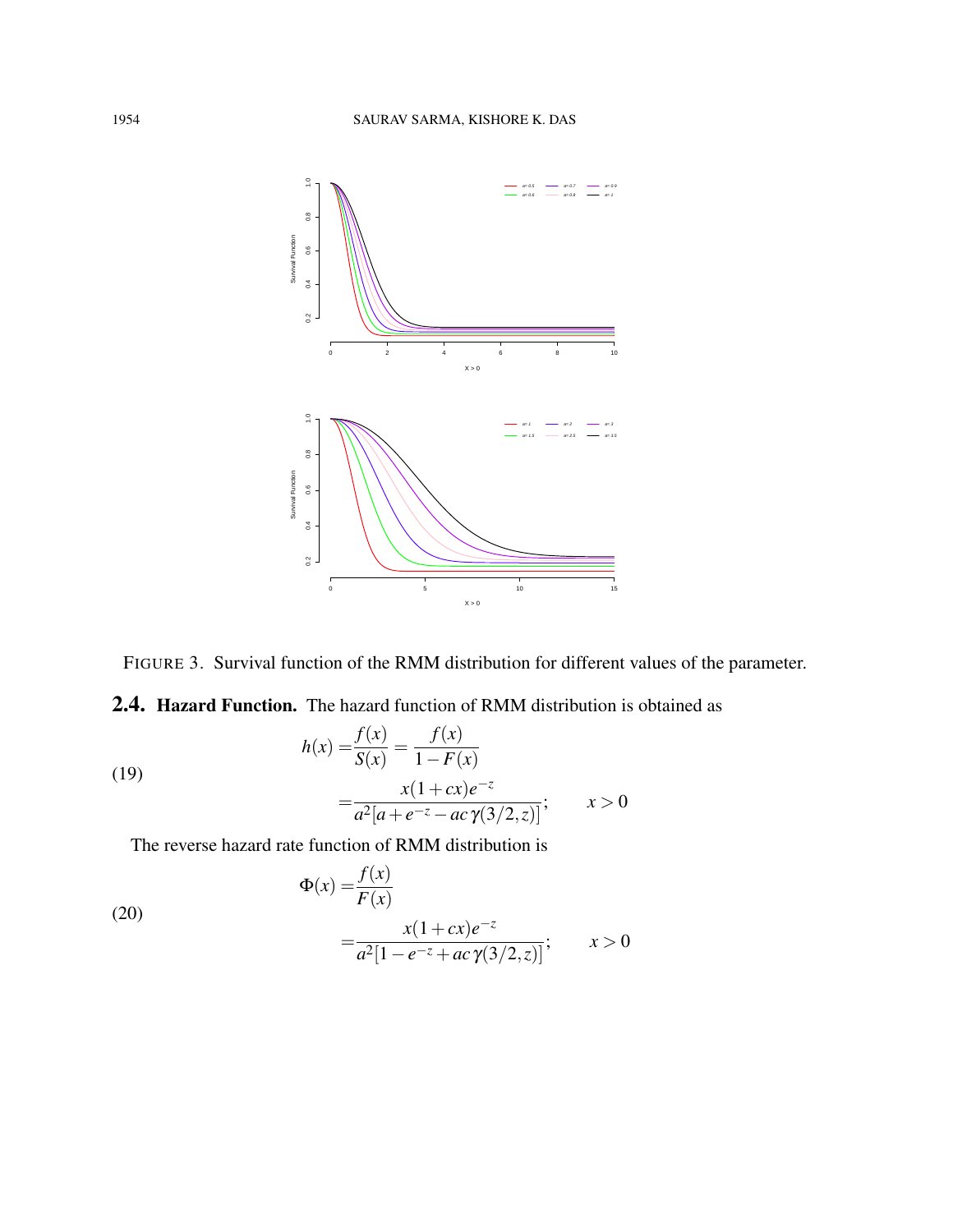

FIGURE 4. Hazard function of the RMM distribution.

TABLE 1. Descriptive statistics for different values of the parameter

| <b>Parameter</b> | <b>Mean</b> | <b>Variance</b> | <b>Harmonic Mean</b> | <b>Skewness</b> | <b>Kurtosis</b> |
|------------------|-------------|-----------------|----------------------|-----------------|-----------------|
| 0.5              | 0.6837      | 0.1161          | 2.2000               | 113.0907        | 3.1266          |
| 0.6              | 0.8290      | 0.1677          | 1.8021               | 118.1770        | 3.1309          |
| 0.7              | 0.9760      | 0.2286          | 1.5210               | 123.0796        | 3.1361          |
| 0.8              | 1.1244      | 0.2988          | 1.3125               | 127.7937        | 3.1418          |
| 0.9              | 1.2740      | 0.3783          | 1.1520               | 132.3193        | 3.1478          |
| 1.0              | 1.4246      | 0.4669          | 1.0250               | 136.6599        | 3.1541          |
| 1.5              | 2.1882      | 1.0458          | 0.6533               | 155.8035        | 3.1845          |
| 2.0              | 2.9633      | 1.8478          | 0.4750               | 171.3434        | 3.2109          |
| 2.5              | 3.7449      | 2.8699          | 0.3714               | 184.1038        | 3.2327          |
| 3.0              | 4.5305      | 4.1105          | 0.3042               | 194.7252        | 3.2506          |
| 3.5              | 5.3189      | 5.5685          | 0.2571               | 203.6830        | 3.2654          |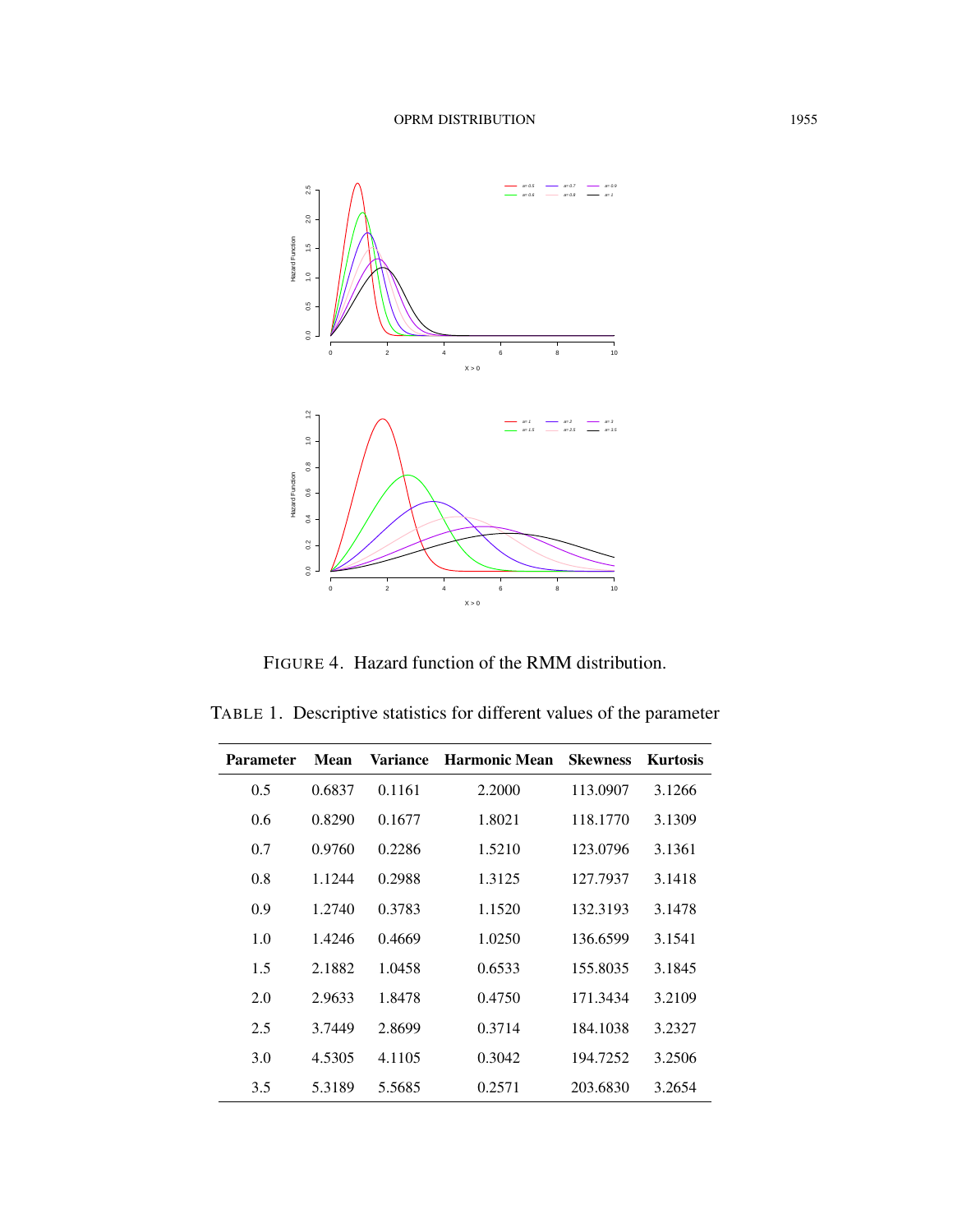$\mathcal{L}$ 

## 3. INFERENTIAL PROCEDURES

The likelihood equation corresponding to (1) is

(21) 
$$
L(x;a) = \left\{ \frac{1}{(1+a)a^2} \right\}^n \prod_{i=1}^n x_i (1+cx_i) e^{-\sum_{i=1}^n \frac{x_i^2}{2a^2}}
$$

Where,  $c=\sqrt{\frac{2}{2}}$  $\pi$  $\simeq 0.8$ 

The log likelihood function is

(22) 
$$
logL = -2nlog(a) - nlog(1+a) + \sum_{i=1}^{n} log x_i + \sum_{i=1}^{n} log (1 + cx_i) - \frac{1}{2a^2} \sum_{i=1}^{n} x_i^2
$$

Differentiating (22) w.r.t. a and equating to zero we get

(23) 
$$
3a^3 + 2a^2 - (1+a)T_x = 0
$$

Where,  $T_x = \frac{1}{x}$  $\frac{1}{n} \sum_{i=1}^{n} x_i^2$ 

Solving (23) for *a* numerically, we can get the maximum likelihood estimate of the parameter.

# 4. APPLICATION

The proposed model is fitted to a data set related to the number of miles to the first major motor failure of 191 buses operated by a large city bus company (Davis [6]). The outcomes are compared with Rayleigh, Maxwell-Boltzman, Gamma, Chi-square, and Exponential distributions. To compare the performance of our proposed model with other distributions, different discrimination criteria such as AIC, BIC, AICC, HQIC, and CAIC are constructed under the log-likelihood function. Table (2) presents the data related to the motor failure of 191 buses. Table (3) presents the discriminating criteria under different distributions.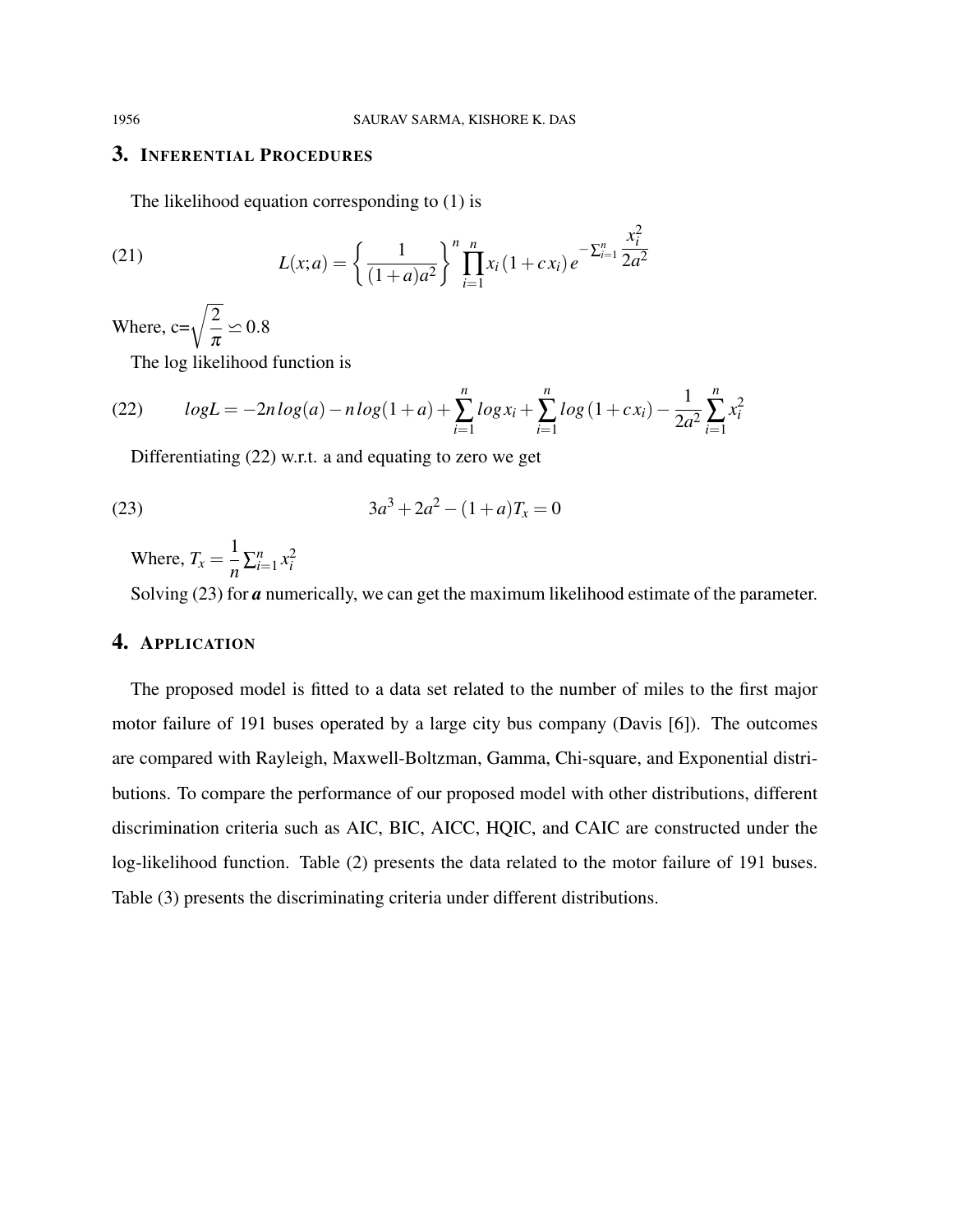| Distance Interval       | Number of Failures |  |
|-------------------------|--------------------|--|
| (in Thousands of Miles) |                    |  |
| $0 - 20$                | 6                  |  |
| $20 - 40$               | 11                 |  |
| $40 - 60$               | 16                 |  |
| $60 - 80$               | 25                 |  |
| $80 - 100$              | 34                 |  |
| $100 - 120$             | 46                 |  |
| $120 - 140$             | 33                 |  |
| $140 - 160$             | 16                 |  |
| $160 - 180$             | $\overline{c}$     |  |
| $180+$                  | $\overline{2}$     |  |
| Total                   | 191                |  |

TABLE 2. Data related to motor failure of 191 city buses

TABLE 3. Results of AIC, AICC, HQIC and CAIC for different probability distribution considering the data related to motor failure of city buses

| Test        | <b>RMM</b> |         |         |         |         | Rayleigh Maxwell Gamma Chi-Square Exponential |
|-------------|------------|---------|---------|---------|---------|-----------------------------------------------|
| AIC.        | 1945.70    | 1963.46 | 1947.30 | 1977.73 | 3377.02 | 2130.36                                       |
| <b>BIC</b>  | 1948.95    | 1966.72 | 1950.56 | 1984.23 | 3380.27 | 2133.61                                       |
| <b>AICC</b> | 1945.72    | 1963.49 | 1949.32 | 1977.79 | 3377.04 | 2130.38                                       |
| <b>HQIC</b> | 1947.01    | 1964.78 | 1950.62 | 1980.36 | 3378.33 | 2131.68                                       |
| <b>CAIC</b> | 1949.95    | 1967.72 | 1953.56 | 1986.23 | 3381.27 | 2134.61                                       |

Our proposed model is performing better in explaining the data set than the remaining distributions since the values of AIC, AICC, HQIC, and CAIC are less compare to Rayleigh, Maxwell - Boltzman, Gamma, Chi-square and Exponential distribution.

## 5. CONCLUSION

The superior performance of our proposed model can be confirmed from the different discrimination criteria since the best model is the one that gives the minimum values of those criteria. The distribution can be used in cases where we observed a high rate of failure as we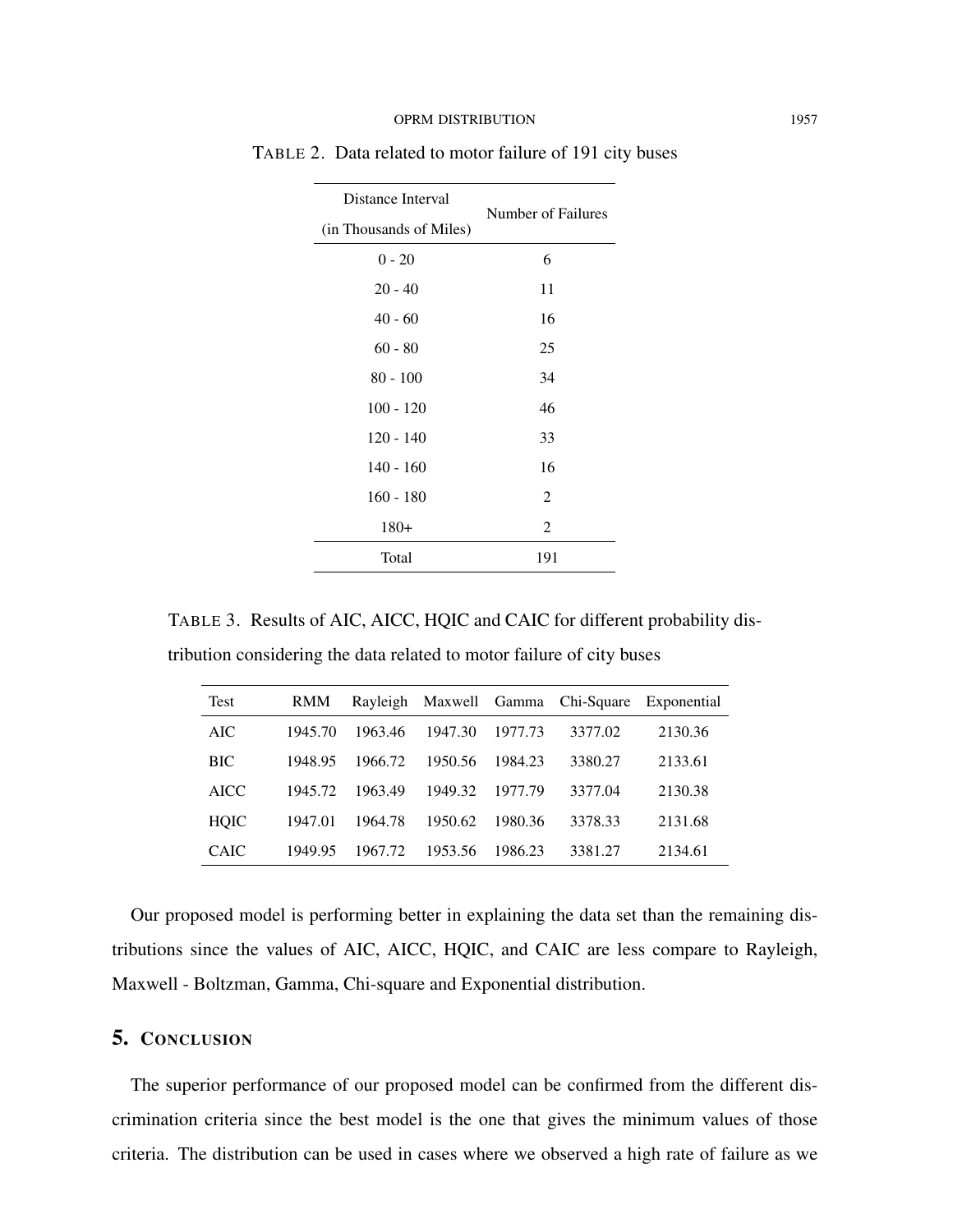move towards the mode of the data and then failure rate decreases drastically. The various statistical properties of the proposed model were also discussed. Further extension of the proposed model was also possible and will be studied in future work.

### CONFLICT OF INTERESTS

The author(s) declare that there is no conflict of interests.

#### **REFERENCES**

- [1] T. Al-Baldawi, Comparison of Maximum Likelihood and some Bayes Estimators for Maxwell Distribution based on Non-informative Priors, Baghdad Sci. J. 10 (2013), 480 - 488.
- [2] T. Arslan, S. Acitas, B. Senoglu, Parameter estimation for the two-parameter Maxwell distribution under complete and censored samples, Revstat. 1 (1) (2017), 1 - 20.
- [3] A. Bekker, J. J. Roux, Reliability characteristics of the Maxwell distribution: A Bayes estimation study, Commun. Stat., Theory Methods. 34 (11) (2005), 2169 - 2178.
- [4] L. Boltzmann, Further Studies on Thermal Equilibrium among Gas Molecule, in Imperial Academy of Sciences, Vienna, Math. Nat. Sci. Class, 1 (1872), 275-370.
- [5] A. Chaturvedi, U. Rani, Classical and Bayesian reliability estimation of the generalized Maxwell failure distribution, J. Stat. Res. 32 (1) (1998), 113 - 120.
- [6] D. Davis, An Analysis of some Failure Data, J. Amer. Stat. Assoc. 47 (258) (1952), 113 150.
- [7] S. Dey, T. Dey, S. Ali, M. S. Mulekar, Two-parameter Maxwell distribution: Properties and different methods of estimation, J. Stat. Theory Pract. 10 (2) (2016), 291 - 310.
- [8] S. Dey, S. S. Maiti, Bayesian Estimation of the Parameter of Maxwell Distribution under Different Loss Functions, J. Stat. Theory Pract. 4 (2) (2010), 279 - 287.
- [9] G. Fan, Estimation of the Loss and Risk Functions of Parameter of Maxwell Distribution, Sci. J. Appl. Math. Stat. 4 (4) (2016), 1 - 29.
- [10] A. M. Hossain, G. Huerta, Bayesian Estimation and Prediction for the Maxwell Failure Distribution Based on Type II Censored Data, Open J. Stat. 6 (1) (2016), 49 - 60.
- [11] N. L. Johnson, S. Kotz, N. Balakrishnan, Continuous Univariate Distributions, Vol. 1, 2nd ed, Wiley, New-York, 1994.
- [12] L. Li, Minimax Estimation of the Parameter of Maxwell Distribution Under Different Loss Functions, Amer. J. Theor. Appl. Stat. 5 (4) (2016), 202 - 207.
- [13] J. Maxwell, Illustrations of the Dynamical Theory of Gases. Part I. On the Motions and Collisions of Perfectly Elastic Spheres, Phil. Mag. 19 (4) (1860), 19 - 32.